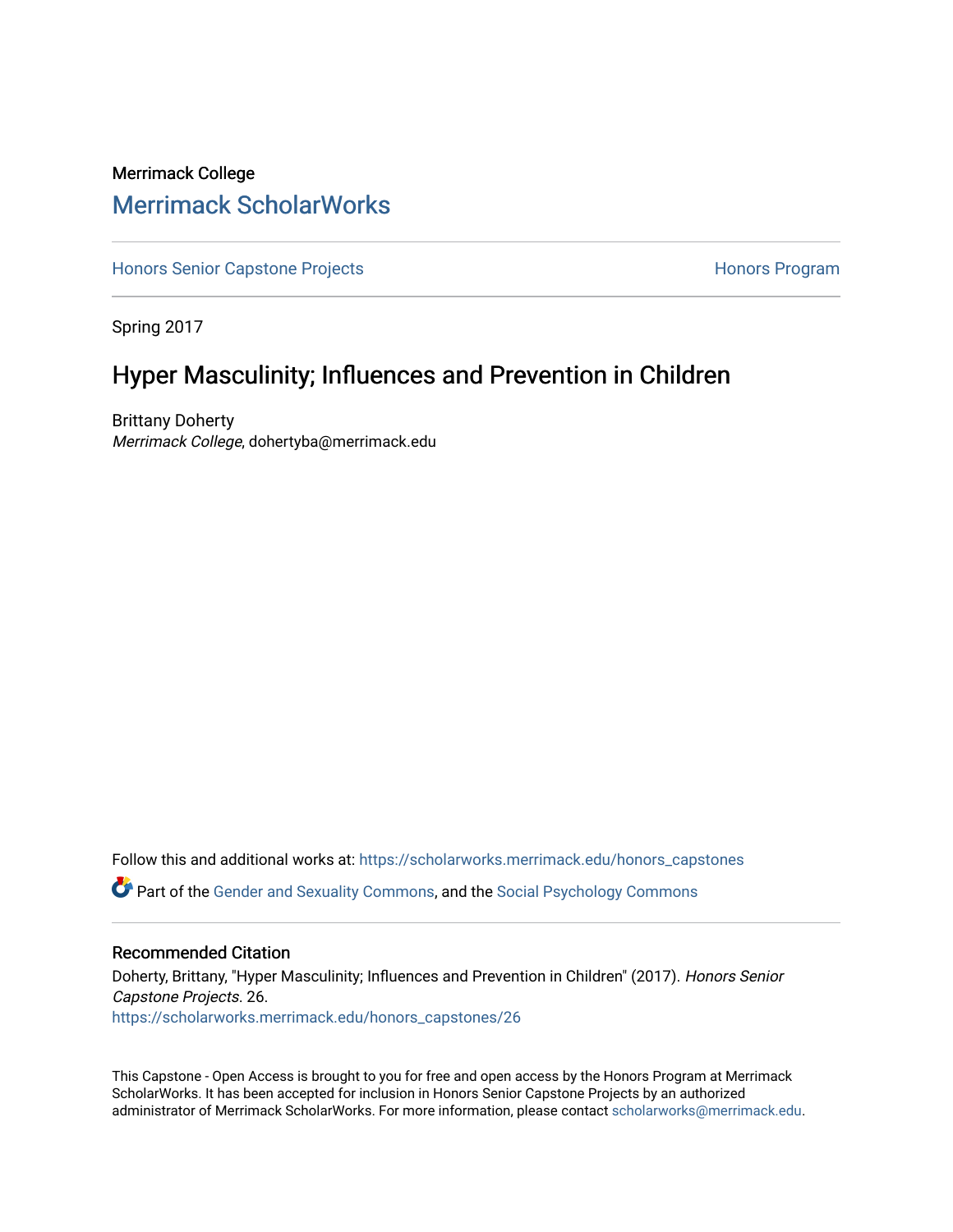# Hyper masculinity; influences and prevention in children.

Brittany Doherty Merrimack College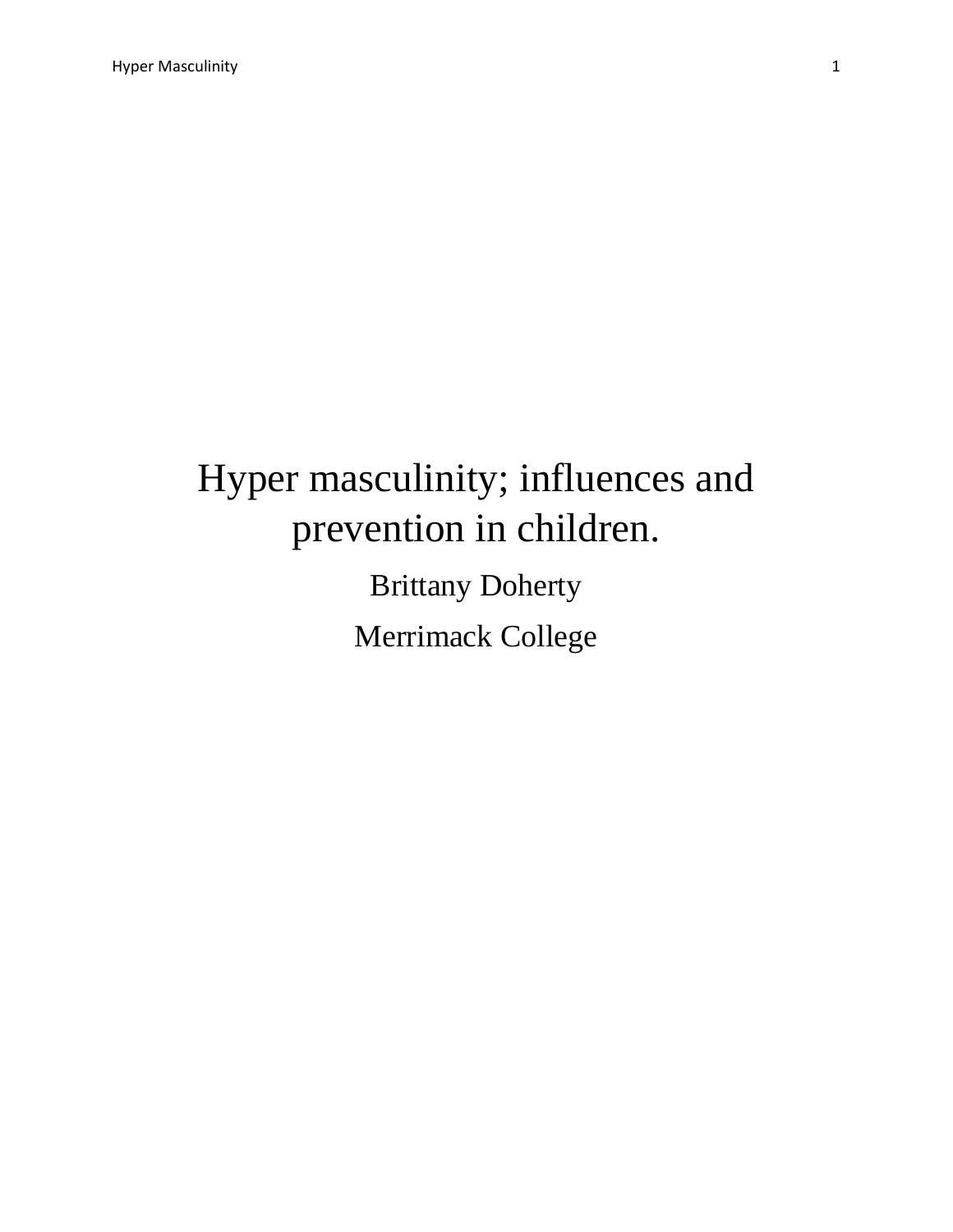### **Abstract**

This article is a research piece on hyper masculinity. It will discuss what hyper masculinity is, how it effects our society and the ways that we can prevent it. This is a review of many other articles pertaining to hyper masculinity. It also includes my attempt at combating hyper masculinity stemming from childhood interactions and beliefs. Research states that masculinity is engrained into our children at a young age. This masculinity can transform to hyper masculinity in young men due to simple influences. It is important to combat this behavior at all stages of development. This article will focus on the young school age, however it is still important for programs with in older grades. Interactions between both young children themselves as well as their teachers and parents is important.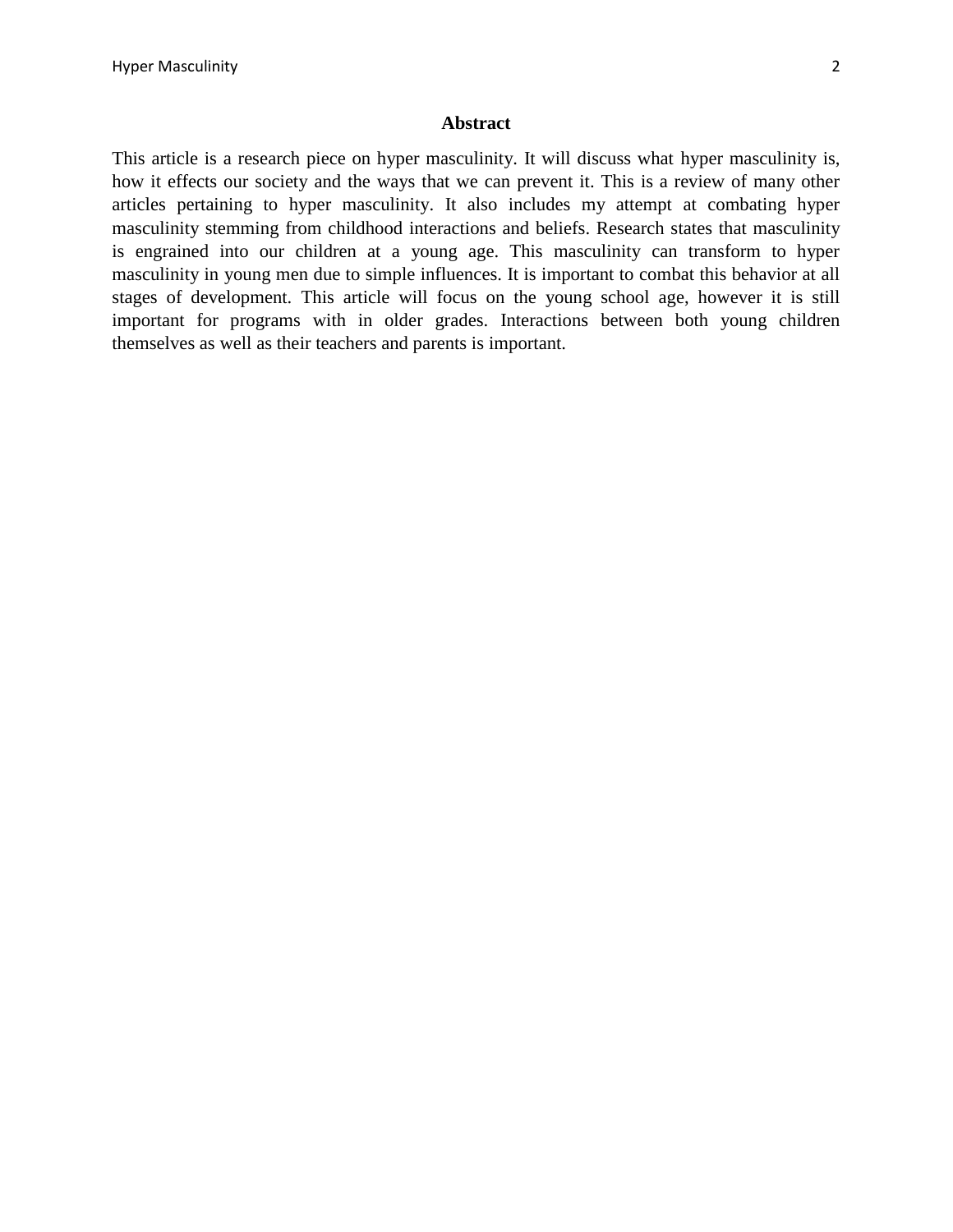### **Introduction:**

Masculinity is seen as a rejection of femininity, the caregiving and nurturing components of a mother (Kaufman, 2014). There have been many studies that look into masculinity that correlated masculine beliefs to sexual and nonsexual violence (Brown, 2016). These studies state that masculinity is not a 'standalone' construct but collated into many different subtypes (Brown, 2016). In one study a 64 year old professor asked his undergrad students two very similar questions; what does it mean to be a 'good man'? And when does it take to be a 'real man'? (Bennett, 2015). The responses that he was given were drastically different. To be a good man he was told meant to be 'caring, putting others before yourself and being honest' (Bennett, 2015). However if you were to be a 'real man' you needed to take charge, be authoritative, take risks, and most importantly never cry or show weakness (Bennett, 2015). It is found in many different sources that masculinity and this idea that feminine traits show weakness are programed into our children at a very young age. Males are 'higher in status', they work their way up into administration (Pruit, 2014). If they are found as being feminine or homosexual it threatens their image, and they will be taken advantage of (Pruit, 2014). Masculinity itself is not harmful however when it turns to hyper masculinity it is very harmful to those around the individual.

### **What is Hyper Masculinity?**

Hyper masculinity was introduced by Mosher and Sirkin in 1984 (Brown, 2016). The prefix hyper referring to over or beyond, excessive (Brown, 2016). Hyper masculinity is described as a threat used to gain control, respect and power (Brown, 2016). Hyper masculinity is often found in correlation to sexual and nonsexual violence among males. This often leads to males making impulsive decision to commit an act of violence (Brown, 2016). Two very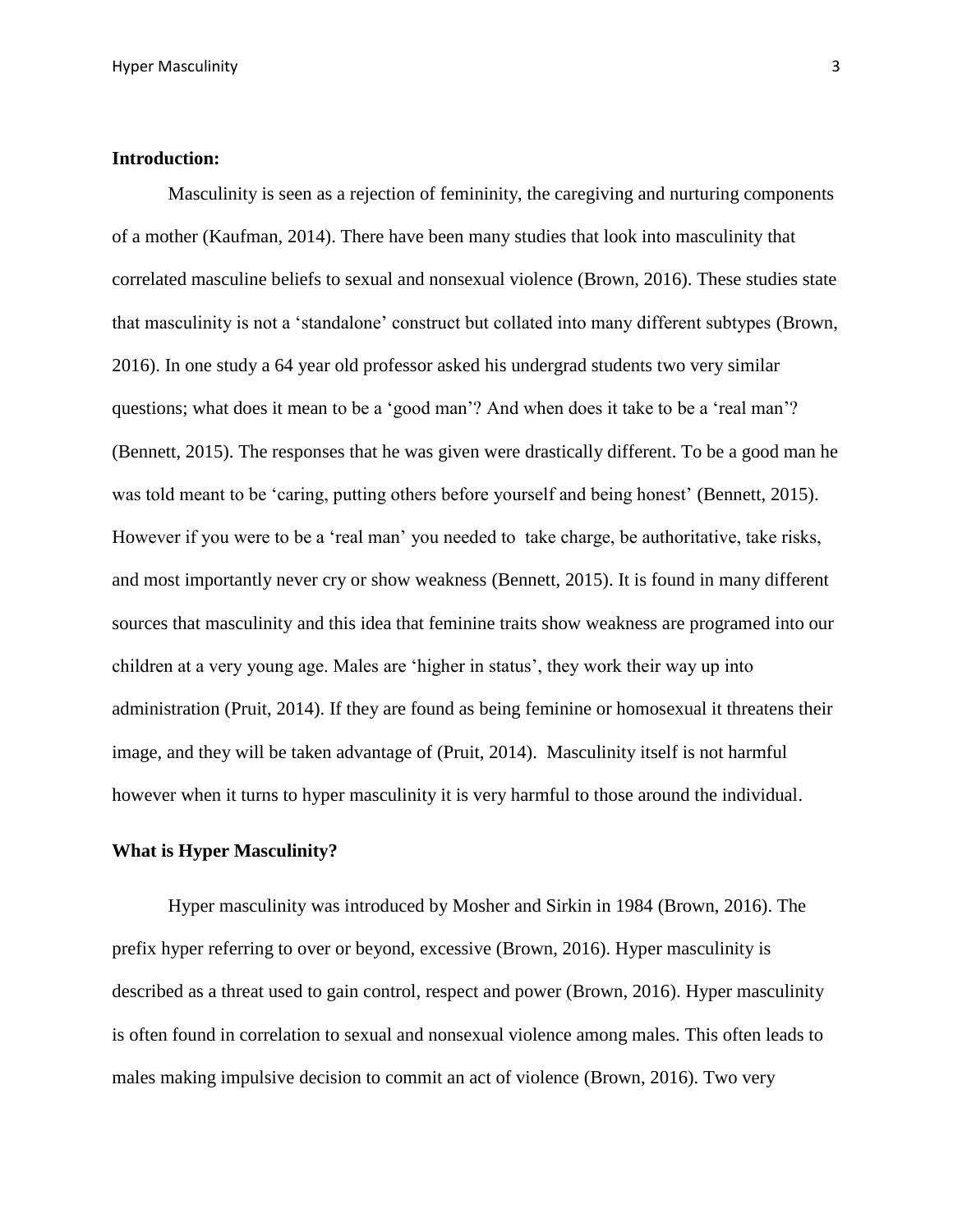prominent traits of hyper masculinity are, feelings of isolation and compulsion for viral notoriety (Reiner, 2016). Hyper masculinity is often a consequence of physical or financial accomplishment or suppression emotions and needs. We predisposition our children to think masculinity is something that they need, causing an increase in hyper masculinity.

Hyper masculinity can be linked to men's violence against other men as well as internalized violence of a male against himself (Kaufman, 2014). There are many different victims in regards to hyper masculinity, there is not a specific type of individual that is targeted however there are traits that are targeting when picking the victim. Many individuals that are targeted due to hyper masculinity are physically weaker, vulnerable (Kaufman, 2014). Likely targets are not limited to a specific religion, sex or nationality however a child, women, gay individuals and immigrants are often targeted by someone experiencing hyper masculinity (Kaufman, 2014). Due to hyper masculinity men typically have a lower life expectance, if the deaths due to hyper masculinity are removed (death from violence, speeding and death from tension related diseases) a male's life expectancy will increase three to four years (Bennett, 2015).

### **Hyper Masculinity and Society**

This hyper form of masculinity negatively effects society in a variety of ways. In *The Seven P's Of Men's Violence* by Michael Kaufman, Kaufman discusses the seven p's to men's violence, all of which stem from hyper masculinity. These p's are correlated to violence by males on others of society. Patriarchal power, the first of the seven p's determines that violence is used in male society to determine a pecking order (Kaufman, 2014). Men's violence has been used to ensure the continuation of 'privileges' that they receive from being more masculine (Kaufman, 2014). Although today we are seeing an emergence of metrosexual individuals and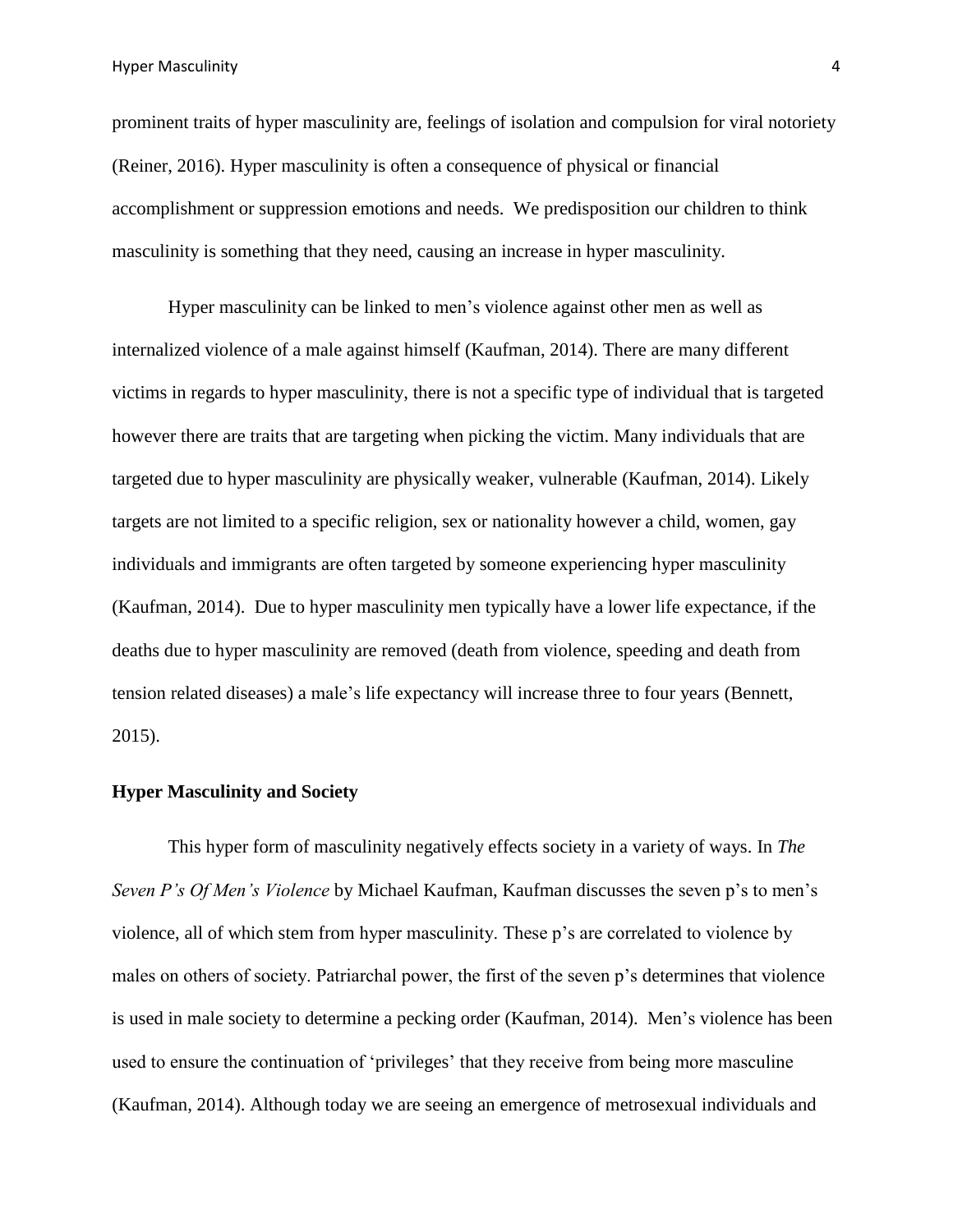fathers that stay at home we are unable to completely remove the tough guy mantra (Reiner, 2016).

Another 'p' that Kaufman writes about is privilege. Male's sense of privilege is shown through hyper masculinity when a man will beat his wife for not having dinner on the table one time, or when he feels like physical pleasure is something that he is entitled to. Males experiencing hyper masculinity often feel a sense of entitlement to be waited on by their significant other. These leads to an increase in domestic abuse and sexual assault in the population (Kaufman, 2014). This sort of privilege often takes form in older males, starting in high school and progressing into college and adulthood.

Another important factor that is discussed in research is the permission young males receive to be violent. Young males are often influenced by the type of media they watch. The TV shapes children's perceptions to the world around them, often today shows promote that masculinity is the polar opposite of femininity (Myers, 2012). Media often serve as an unvoiced permission for males to act more violently, traditional masculine characters lurk in the back ground, or are seen as the main character in media (Myers, 2012). In the media, acts of violence are celebrated in many different aspects such as sports and action movies (Kaufman, 2014). Violence is often glamorized and rewarded in the cinema (Kaufman, 2014). The heroes are often extremely masculine individuals in movies today, which lead to children looking up to them. This in turn leads to the idolization of masculine features and characteristics (Myers, 2012). This glorification allows young children to believe that aggression and violence is accepted, normalizing violence (Kaufman, 2014).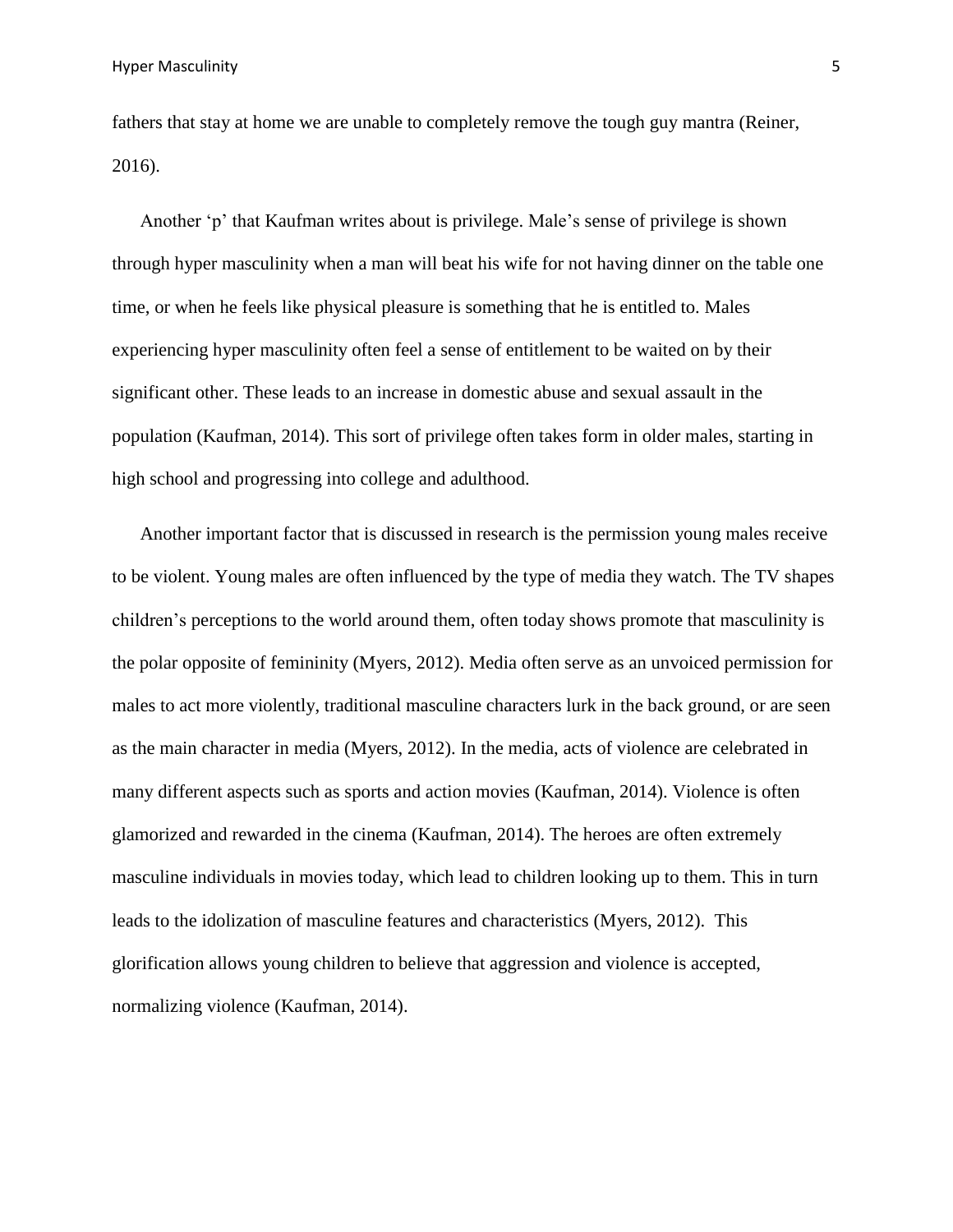### **The Cause of Hyper Masculinity**

Althought the glorification of masculinity and violence does play a large role in hyper masculinity, the 'psychic pressure cooker' plays an even larger roll. At a young age boys are often told to 'be a man' or to 'never cry' (Hlavka, 2014). Starting at a young age young boys are taught to internalize all of their emotions and redirect them in anger (Kaufman, 2014). Often families will push their children to participate in contact sports. During this time at their sport practices as well as at home we tell young children not to cry or to act like a 'big boy'. They use the media influenced images of what a big boy is. This leads often to aggression and the internalization of other emotions (Kaufman, 2014). Unfortunately the negative effects of this behavior and pressure are often negative for the males experiencing this and in turn hyper masculinity. Men often have violent responses to many emotions including but not limited to; fear, hurt, insecurity, pain, rejection or belittlement (Kaufman, 2014). These behaviors are a learned survival technique, we cannot blame the individual for the origins of this behavior. However we should be holding them accountable (Martin, 2015). We should not overlook situations because 'boys will be boys' (Hlavka, 2014).

### **Solving the Problem:**

### **In the School:**

Schools often facilitate hyper masculine effectors. Young children often are teased, and called names in school settings (Myers, 2012). For young boys at the elementary school age being called a girl is the worst thing they can imagen. However for older boys, being called a faggot, pussy, or gay is extremely demasculizing. This is not due to the actual fact of sexual difference or relations but because of the failure of masculine heteronormative behavior (Myers, 2012). When children feel as though their masculinity is being threatened they react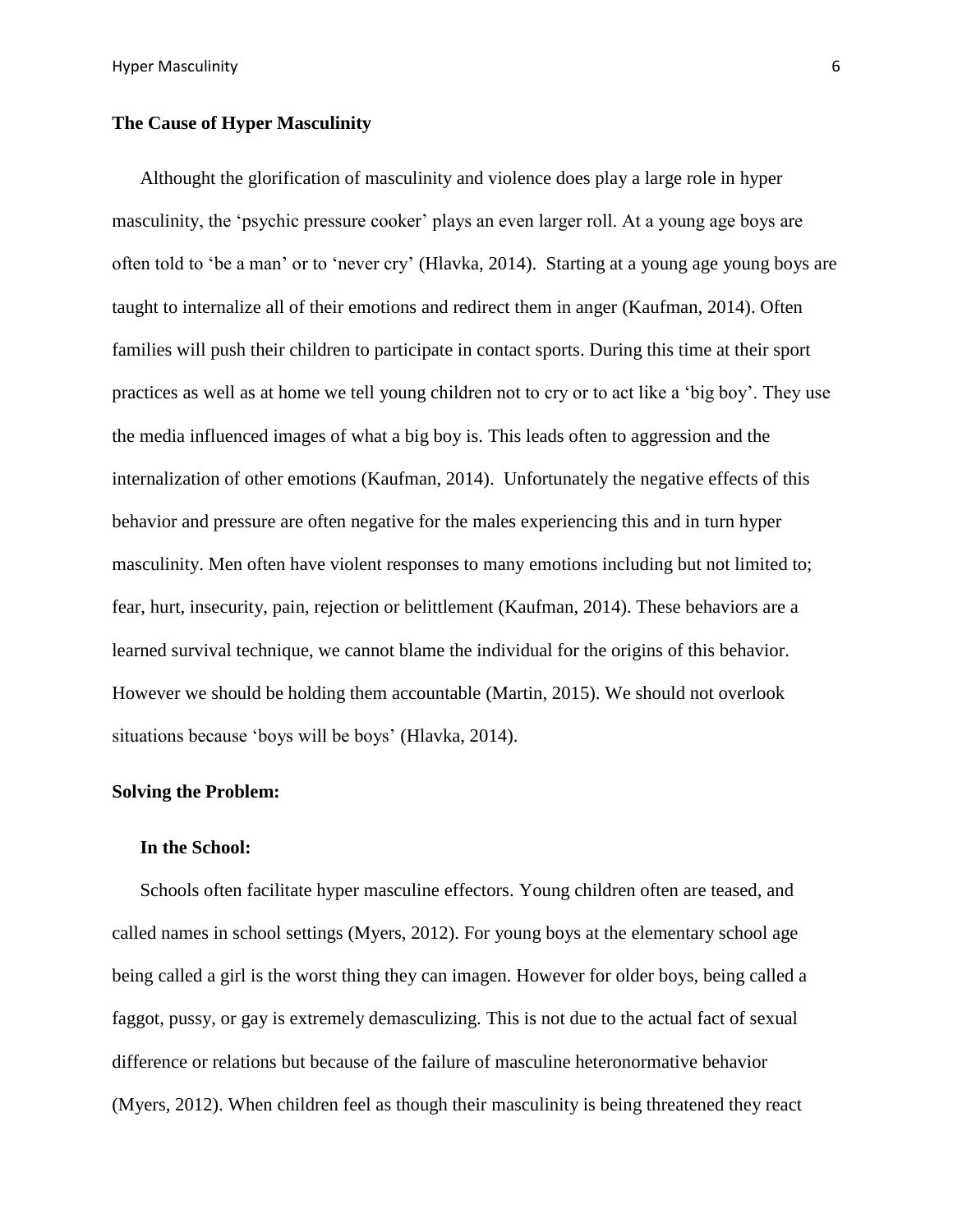Hyper Masculinity 7

violently. This leads to hyper masculinity and the negative effects. Instead of allowing this behavior and socializing young boys into a culture in which this behavior and other aggression and power acts are normalized we need to stand together and combate it. In schools this could be work shops or projects like that of *The Mask You Live in* (therepresentationproject.org)*. The Mask You Live in* curriculum allows children ages k-12 and even some college students with the critical thinking skills that will allow them to question gender sterotypes. This workshop has students define masculinity and critique gender representations and norms. They then are able to create their own positive relationships and self-concepts of what it is to be a 'real man' discpite the social pressures of media (therepresentationproject.org). If each school were to incorporate this curriculum or even a broader aspect of it, we could start to combate hyper masculinity starting at the age of five.

### **In Every Day Life:**

Ending the violence due to hyper masculinity is going to be challenging. We have to first dismantle the structures of men power and privilege describe earlier (Kaufman, 2014). We have to redefine masculinity and remove the sterotype that males are weak if they show emotion.

There are many different organizations involving men that work in cooperation with women in reshaping gender organization (Kaufman, 2014). Many of these organisations are international and hold conferences on men and masculinites topics ranging from fatherhood to male friendships (Reiner, 2016). These programs look to empower men emotionally, teaching them it is okay to show emotions (Reiner, 2016).

Educational activities will also be a productive combat to the violence associated with hyper masculinity. These programs such as The White Ribbon Campaign, are very informative. There are many different events in relation to this campaign. During the events males reciete a pledge;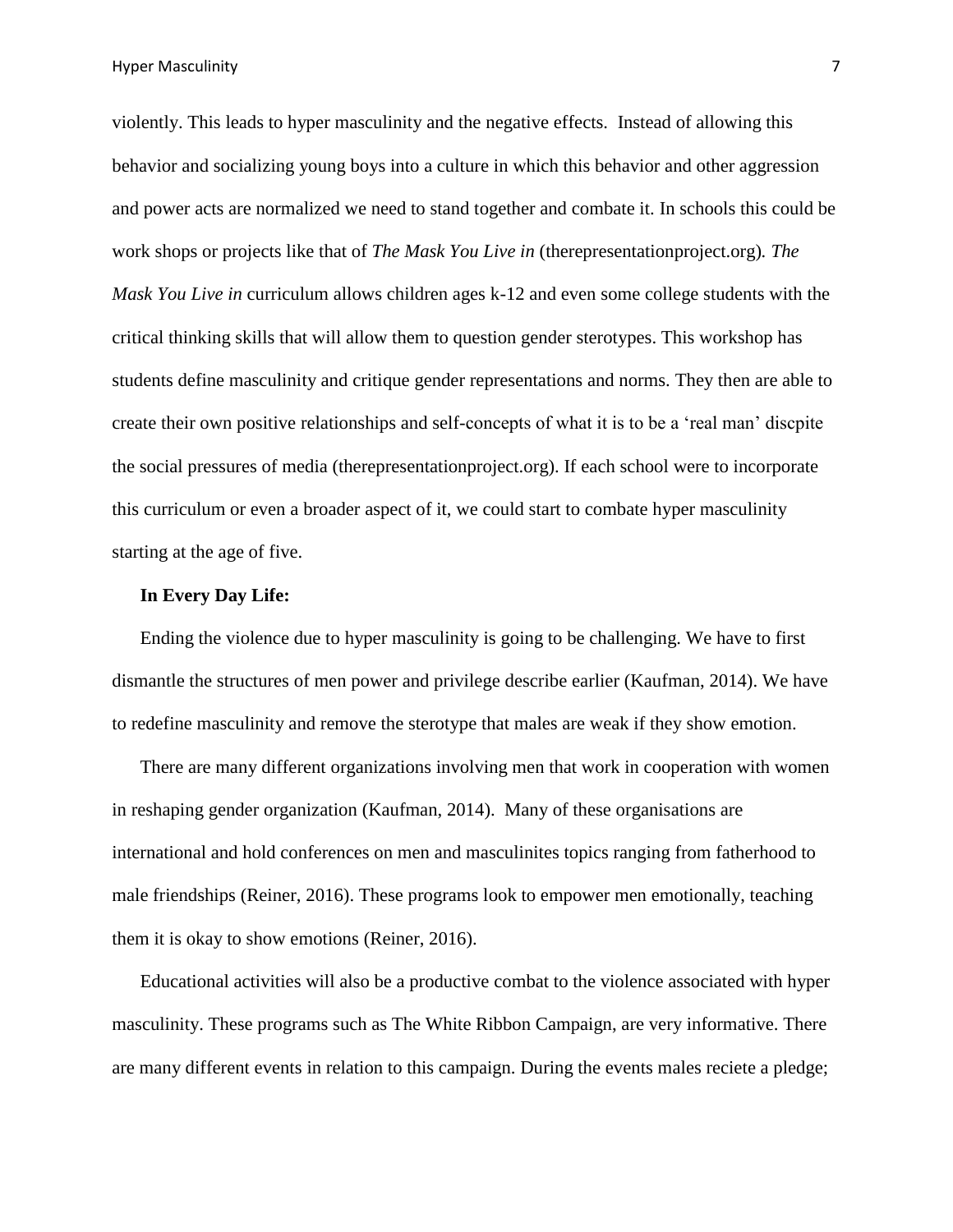'I pledge never to commit, condone, or remain silent about violence against women.' (whiteribbonpledge). This pledge and the actions of males participating can drastically effect violence due to hyper masculinity. It is not taking away the 'permission' that is received through out the media (Myers, 2012).

### **What I did:**

In order to try to combate masculinity in way that I thought would be successful I created a pamphlet highlighting some of the key factors in masculinity. I then shared the pamphlet with the teachers at the school I work at. Each teacher was surprised to see some of the things that we say or do that could lead to hyper masculinity. Each teacher was given a pamphlet to read through, we then had a discussion about what they saw in the pamphlet and their thoughts. I then went more into depth about hyper masculinity and its effects on society. This workshop seemed to be very useful, I only hope that it can make a difference.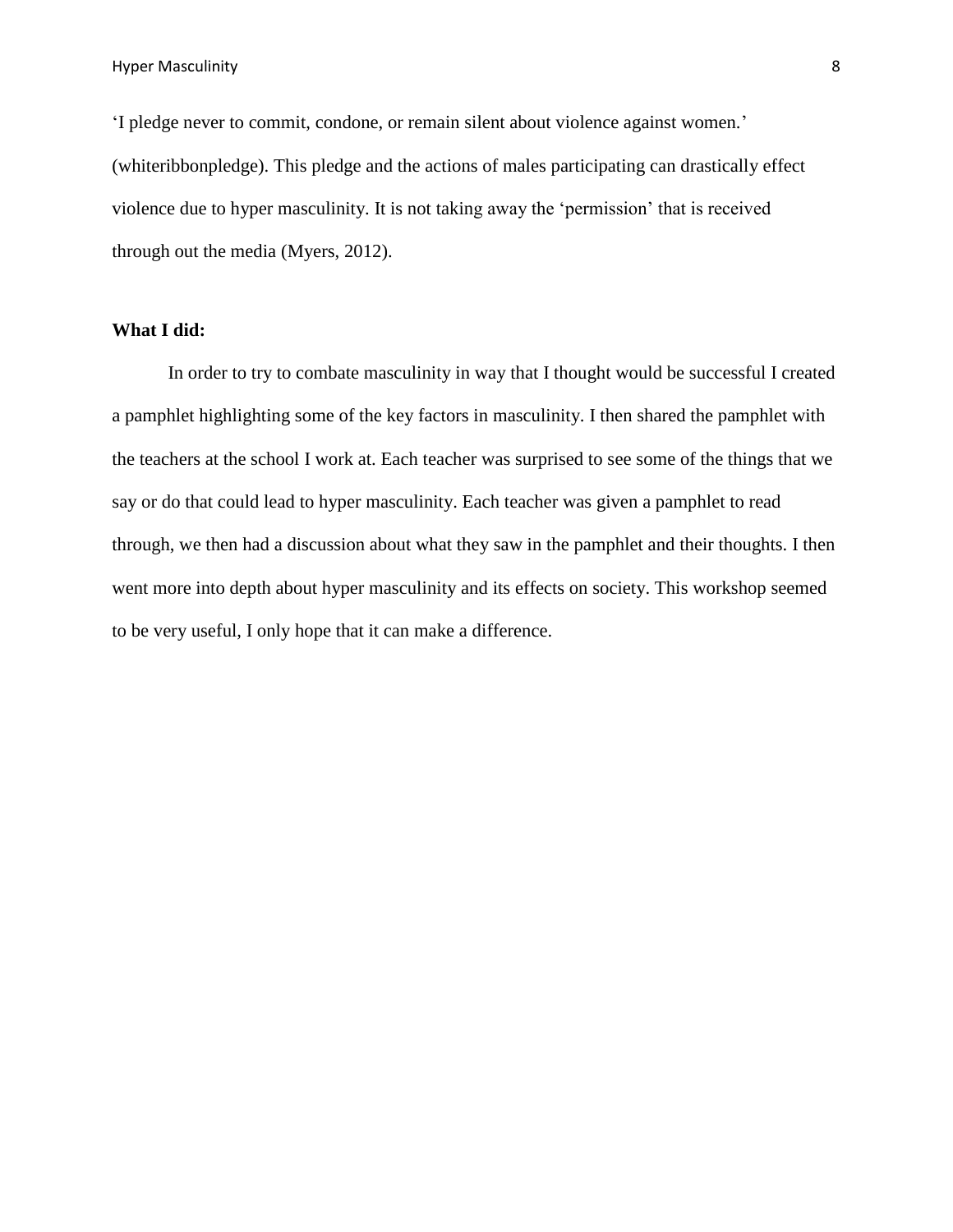### **My Wor kshop**

### **My Pamphlet:**

#### What is Masculinity?

| Verhal Abnee: |                        |                             |                       | Physical Abuse: |
|---------------|------------------------|-----------------------------|-----------------------|-----------------|
| wino          | tough                  |                             | have money            | hit/heat un     |
| girl          | angressive             |                             | wayor ack for<br>help | teased          |
| sissy         | competitive            | anger                       | angry                 | isalated        |
| mama's hov    | in control             | isolation                   |                       | rejected        |
| nerd          | no feelings            | codnecc<br>lawn             | yell                  | forced to play  |
| fag           | don't cry              | roofecian<br>comertion      | istimidate            | sports          |
| hitch         | take charge            | low self-worth<br>curiosity | responsible           | seyeal accords  |
|               |                        | recentment                  | take in               |                 |
| mark          | don't make<br>mistakas |                             | Asse's hard-          |                 |
| punk          | have sex               |                             | down                  |                 |
|               | with women.            |                             | surard                |                 |

#### How it effects your child:

Masculinity is often misunderstood and thrust upon young boys. When a child is a male he is placed in a 'Man Box' (pictured above) at a very young age. The child will then do anything in order to keep himself with in this box. Although they are socially constructed into this role it takes years of enforcement.

Masculinity is dangerous, if miss handled it may lead  $\mathsf{to}$ ...

- $\bullet$ Aggressive behavior in order to stay within the box they are placed into.
- Hyper masculinity

 $\ddot{\phantom{0}}$ 

· Male privilege or a sense of entitlement

#### Watch what you say.

ung men are encouraged b their parents, teachers, coaches, and peers to adopt a socially constructed "vision" of what manhood actually is and what it means to be man

• Support them emotionally and physically with choices they make

- Acknowledge it's okay to cry/get
- emotional • Allow them to choose an activity with reinforcing approval.

#### **DON'TS:**

#### Don't say..

- · "be a man"
- $\bullet$  "Rub some dirt in it"
- · "no crying"
- "you throw like a girl"

These phrases can create toxic masculinity.

### **Gendered Toys**



### DOS:

- Allow the child to play with none gender confirming toys
- Encourage the child to play with toys they enjoy, not that they believe they have to play with
- Challenge stereotypes
- · Tell the child it is okay to use 'girl toys', encourage it

#### **DON'TS:**

- $\bullet$   $\;$  Don't buy typical 'Boys Toys'
- skirt.

### Opposite Sex Interactions



#### DOS:

- . Allow the child to have friends of all sexes
- Encourage socialization against gender norms
- Reinforce sensitive communication with the child

#### **DON'TS:**

- · Don't stereotype his behavior or tease
- him • Don't allow toxic masculine
- socialization
- · Exclude girls from his friend groups

## A Teacher's Guide to Masculinity



By: Brittany Doherty

#### **Sports**

Many men throughout their life are taught that they are required to be a relentless competitive spirit. Young men learn a mindset of this belief that show what men ought to be like: physically strong, powerful, independent, self-confident, efficient, dominant, active, persistent, responsible, dependable, aggressive, and courageous



#### DOS:

 $\bullet$  Allow children to participate in the sports/arts that they want to do, even if they may be deemed 'feminine'

#### **DON'TS:**

- Force the child into a sport
- . Do not allow children to bring 'sport violence' into the house or classroom
- · Don't discourage feminine behavior in boys or 'tomboy' behavior in girls



#### • Don't follow gender stereotypes, instead allow the young boys to play with a doll or let them wear a dress up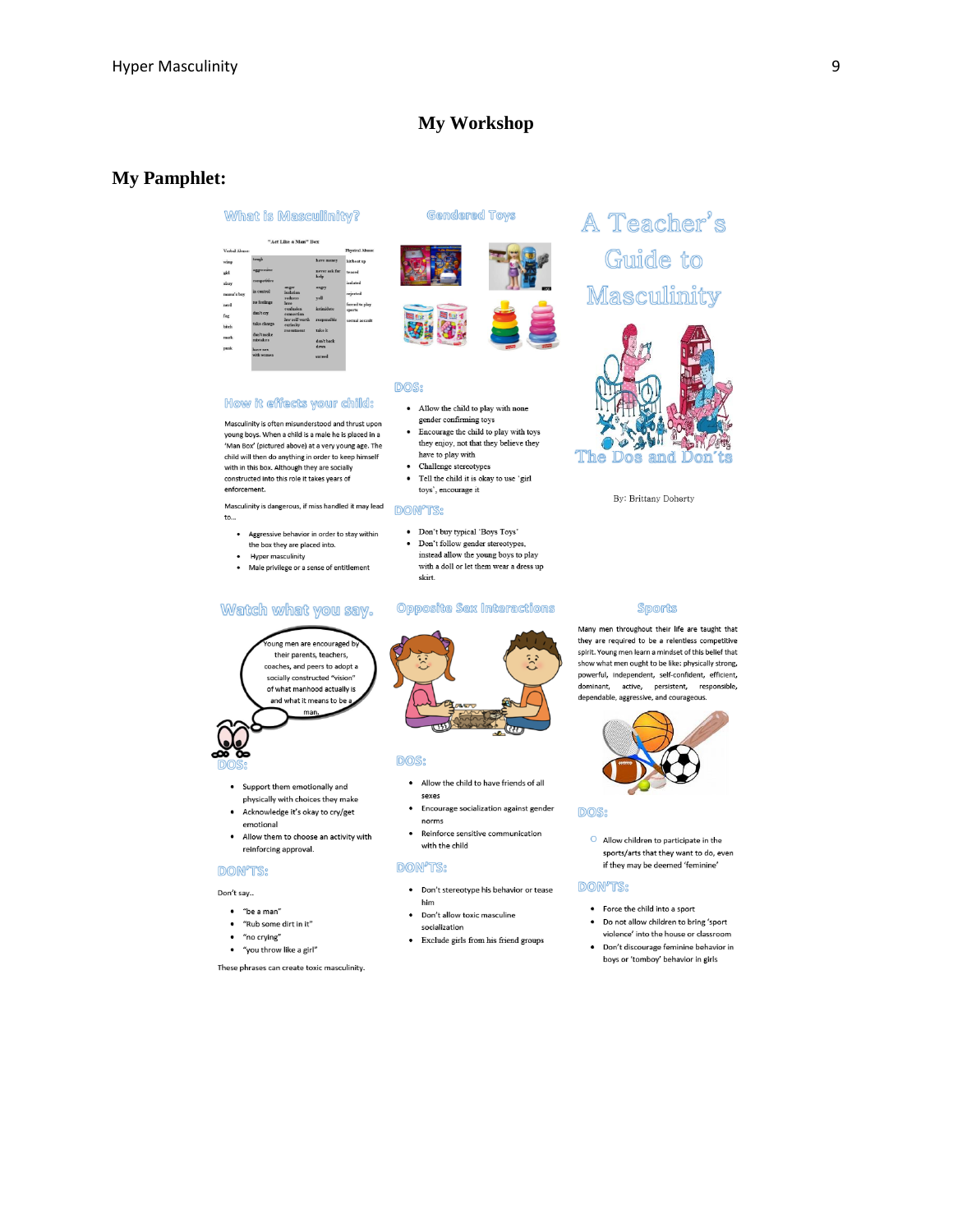### **Discussion Points:**

- How masculinity effects males in their adult lives?
	- o Man box
	- o Domestic Violence
	- o Rape
	- o Assault
- What happens when masculinity is threatened?
	- o Out of the man box
	- o Aggression
	- o They have to get back in!
- Hyper Masculinity
	- o What is it?
	- o Why is it bad?
- How to help prevent hyper masculinity.
	- o Teachers are the molders of the next generation, do's and don'ts

### **Conclusion:**

Hyper masculinity is something that greatly effects our society in the form of domestic

violence, rape, and even school shootings. It is important for us to combat this negative effect.

We can start having a positive influence when children are younger. Teachers are an important

factor in this fight against hyper masculinity.